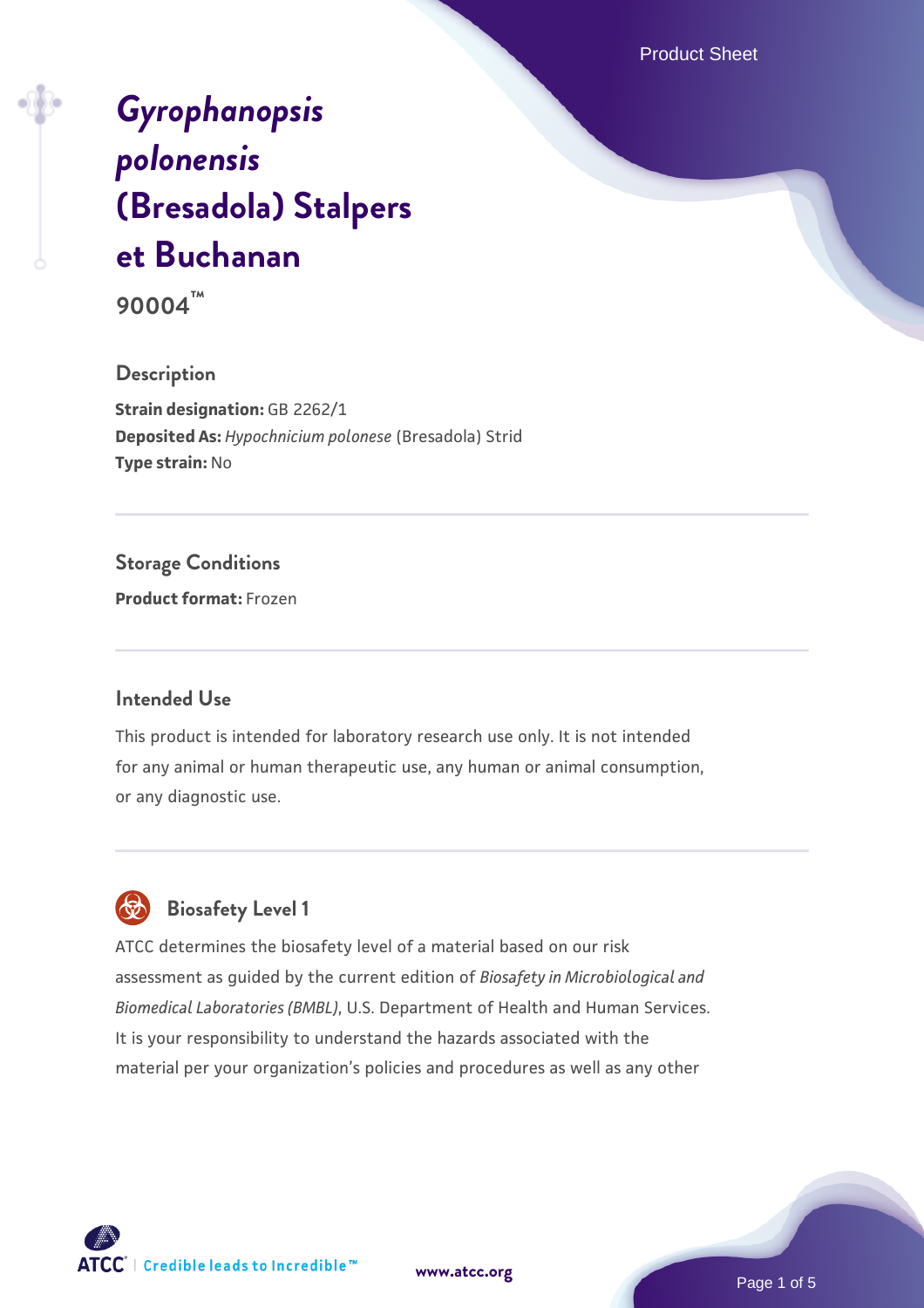# **[Gyrophanopsis polonensis](https://www.atcc.org/products/90004) [\(Bresadola\) Stalpers et](https://www.atcc.org/products/90004)** Product Sheet **[Buchanan](https://www.atcc.org/products/90004)**

#### **90004**

applicable regulations as enforced by your local or national agencies.

ATCC highly recommends that appropriate personal protective equipment is always used when handling vials. For cultures that require storage in liquid nitrogen, it is important to note that some vials may leak when submersed in liquid nitrogen and will slowly fill with liquid nitrogen. Upon thawing, the conversion of the liquid nitrogen back to its gas phase may result in the vial exploding or blowing off its cap with dangerous force creating flying debris. Unless necessary, ATCC recommends that these cultures be stored in the vapor phase of liquid nitrogen rather than submersed in liquid nitrogen.

# **Certificate of Analysis**

For batch-specific test results, refer to the applicable certificate of analysis that can be found at www.atcc.org.

# **Growth Conditions**

**Medium:**  [ATCC Medium 200: YM agar or YM broth](https://www.atcc.org/-/media/product-assets/documents/microbial-media-formulations/2/0/0/atcc-medium-200.pdf?rev=ac40fd74dc13433a809367b0b9da30fc) **Temperature:** 24°C

### **Material Citation**

If use of this material results in a scientific publication, please cite the material in the following manner: *Gyrophanopsis polonensis* (Bresadola) Stalpers et Buchanan (ATCC 90004)



**[www.atcc.org](http://www.atcc.org)**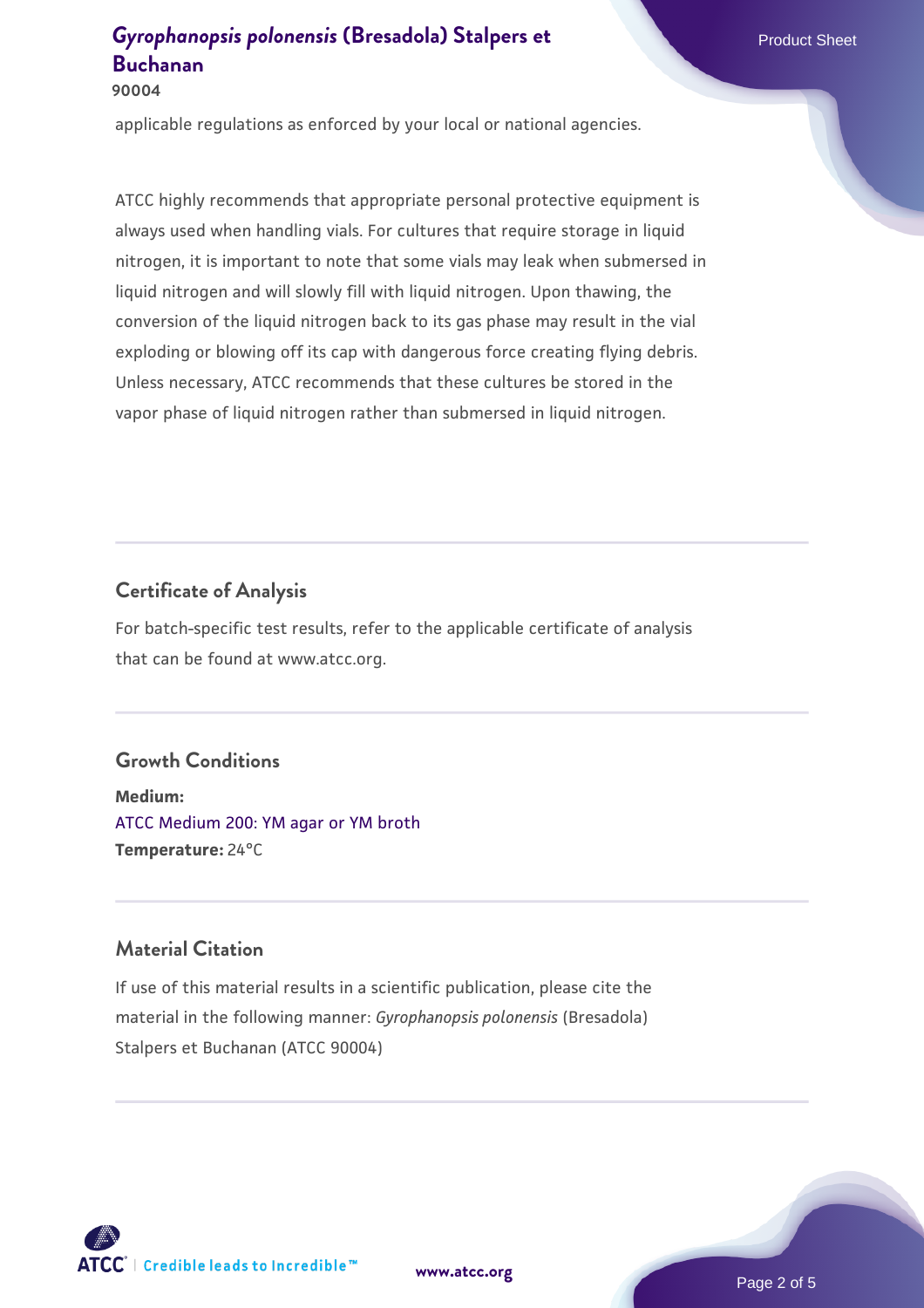# **[Gyrophanopsis polonensis](https://www.atcc.org/products/90004) [\(Bresadola\) Stalpers et](https://www.atcc.org/products/90004)** Product Sheet **[Buchanan](https://www.atcc.org/products/90004)**

**90004**

#### **References**

References and other information relating to this material are available at www.atcc.org.

# **Warranty**

The product is provided 'AS IS' and the viability of ATCC® products is warranted for 30 days from the date of shipment, provided that the customer has stored and handled the product according to the information included on the product information sheet, website, and Certificate of Analysis. For living cultures, ATCC lists the media formulation and reagents that have been found to be effective for the product. While other unspecified media and reagents may also produce satisfactory results, a change in the ATCC and/or depositor-recommended protocols may affect the recovery, growth, and/or function of the product. If an alternative medium formulation or reagent is used, the ATCC warranty for viability is no longer valid. Except as expressly set forth herein, no other warranties of any kind are provided, express or implied, including, but not limited to, any implied warranties of merchantability, fitness for a particular purpose, manufacture according to cGMP standards, typicality, safety, accuracy, and/or noninfringement.

### **Disclaimers**

This product is intended for laboratory research use only. It is not intended for any animal or human therapeutic use, any human or animal consumption, or any diagnostic use. Any proposed commercial use is prohibited without a license from ATCC.

While ATCC uses reasonable efforts to include accurate and up-to-date information on this product sheet, ATCC makes no warranties or representations as to its accuracy. Citations from scientific literature and

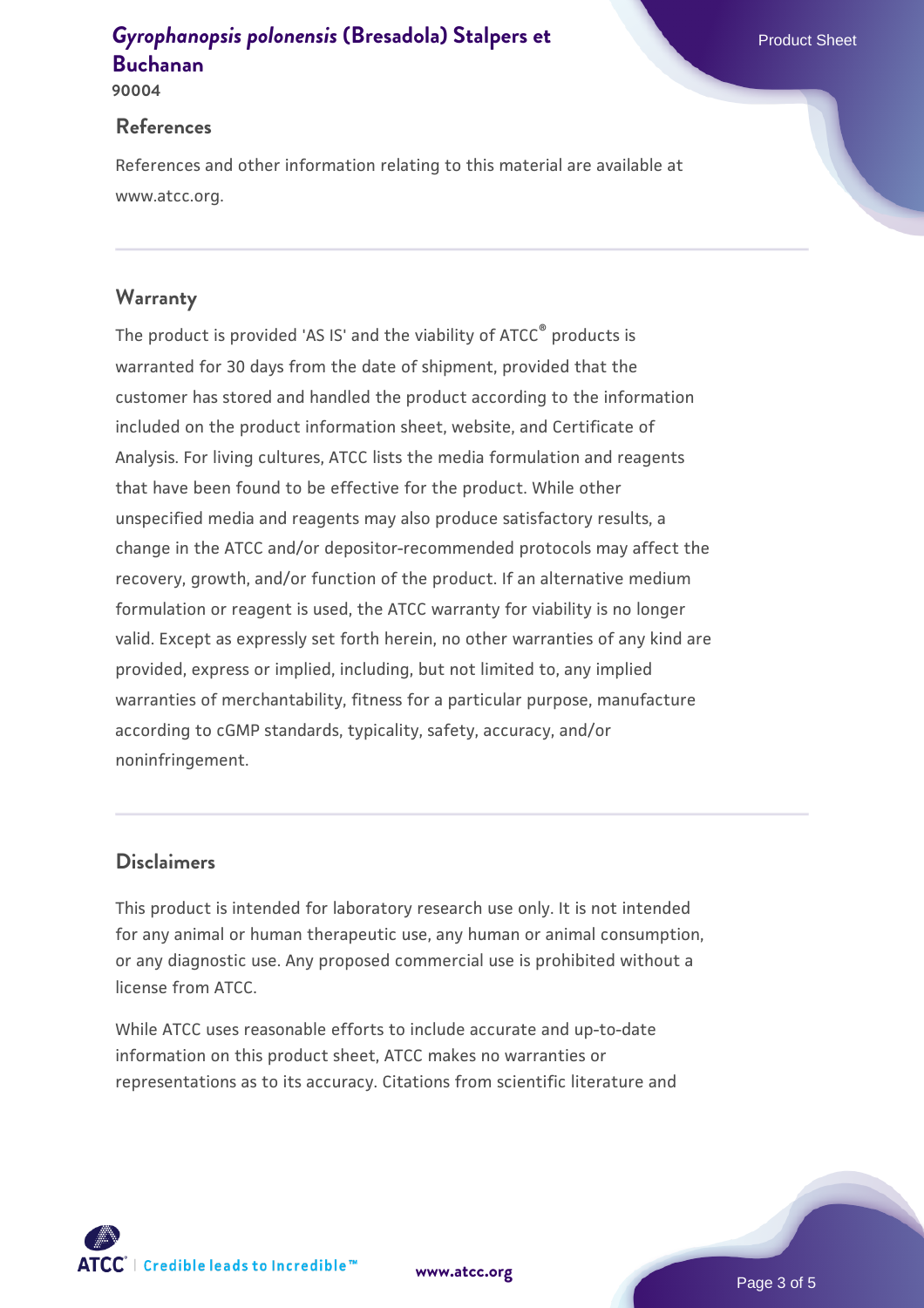# **[Gyrophanopsis polonensis](https://www.atcc.org/products/90004) [\(Bresadola\) Stalpers et](https://www.atcc.org/products/90004)** Product Sheet **[Buchanan](https://www.atcc.org/products/90004)**

**90004**

patents are provided for informational purposes only. ATCC does not warrant that such information has been confirmed to be accurate or complete and the customer bears the sole responsibility of confirming the accuracy and completeness of any such information.

This product is sent on the condition that the customer is responsible for and assumes all risk and responsibility in connection with the receipt, handling, storage, disposal, and use of the ATCC product including without limitation taking all appropriate safety and handling precautions to minimize health or environmental risk. As a condition of receiving the material, the customer agrees that any activity undertaken with the ATCC product and any progeny or modifications will be conducted in compliance with all applicable laws, regulations, and guidelines. This product is provided 'AS IS' with no representations or warranties whatsoever except as expressly set forth herein and in no event shall ATCC, its parents, subsidiaries, directors, officers, agents, employees, assigns, successors, and affiliates be liable for indirect, special, incidental, or consequential damages of any kind in connection with or arising out of the customer's use of the product. While reasonable effort is made to ensure authenticity and reliability of materials on deposit, ATCC is not liable for damages arising from the misidentification or misrepresentation of such materials.

Please see the material transfer agreement (MTA) for further details regarding the use of this product. The MTA is available at www.atcc.org.

### **Copyright and Trademark Information**

© ATCC 2021. All rights reserved. ATCC is a registered trademark of the American Type Culture Collection.

#### **Revision**

This information on this document was last updated on 2021-05-19



**[www.atcc.org](http://www.atcc.org)**

Page 4 of 5